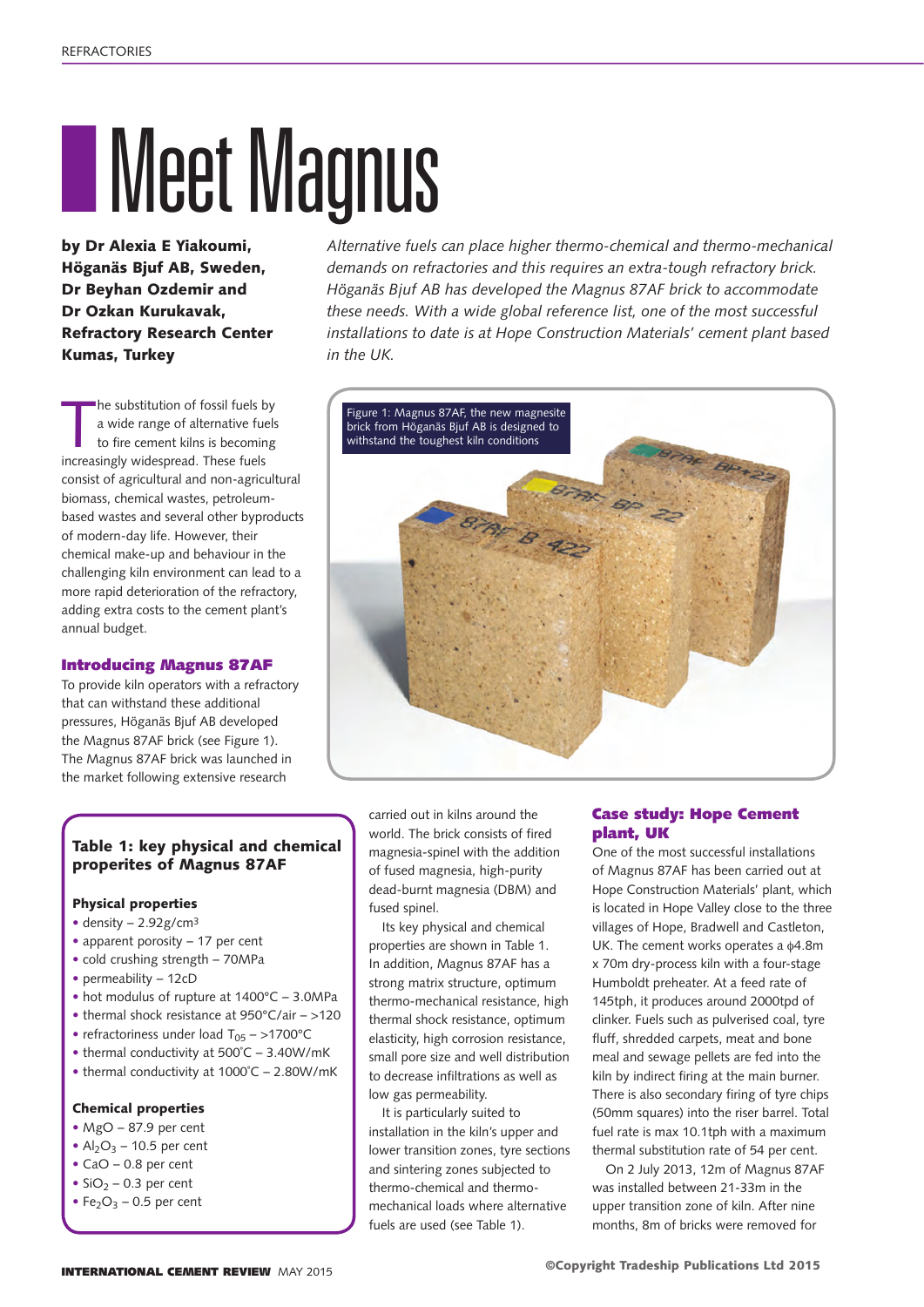



nine months of operation, original thickness retained (220mm)

mechanical engineering reasons, showing still a full depth and no cracking. While there was heavy metals salts infiltration on the back surface, condensed at the kiln shell, there was no visible damage. The remaining 4m (29-33m) was removed in January 2015 after 18 months of operation. This section has a residual thickness of 200mm, which is 20mm less than the original thickness (see Figure 2).

In addition, several unscheduled kiln stoppages during the year did not affect the Magnus 87AF bricks, reaching the target lifetime of one full campaign. This was not the case for previous installations.

### Investigation methods

To record and prove brick performance, the Magnus 87AF brick, used in 28th metre of the kiln, was sent to the laboratory for extended analysis. As shown in Figure 3, it was divided into three segments:

• segment 1 (0-65mm)

# Table 2: physical analysis results on Magnus 87AF

| Segments        | Bulk density $(g/cm3)$ | Apparent porosity (%) |
|-----------------|------------------------|-----------------------|
| $1(0-65mm)$     | 2.99                   | 14.95                 |
| 2 (65mm-130mm)  | 3.10                   | 8.14                  |
| 3 (130mm-220mm) | 3.21                   | 3.59                  |

## Table 3: chemical analysis results on Magnus 87AF

| Element/compound               |           |           |           |
|--------------------------------|-----------|-----------|-----------|
| share of total $(\%)$          | Segment 1 | Segment 2 | Segment 3 |
| CaO                            | 0.72      | 0.83      | 0.95      |
| SiO <sub>2</sub>               | 0.32      | 0.34      | 0.42      |
| MgO                            | 87.73     | 81.85     | 79.54     |
| Al <sub>2</sub> O <sub>3</sub> | 7.15      | 5.79      | 6.66      |
| Fe <sub>2</sub> O <sub>3</sub> | 0.58      | 0.50      | 0.56      |
| <b>NaCl</b>                    | 0.57      | 1.74      | 1.48      |
| K <sub>2</sub> SO <sub>4</sub> | 0.51      | 2.00      | 3.03      |
| KCI                            | 2.25      | 6.39      | 6.69      |
| Br                             | 0.12      | 0.43      | 0.54      |
| Rb <sub>2</sub> O              | 0.01      | 0.04      | 0.06      |
| ZnO                            | 0.04      | 0.01      | 0.01      |
| Pb                             |           | 0.05      | 0.04      |
| Cs                             |           | 0.02      | 0.02      |
|                                |           |           |           |

- segment 2 (65-130mm)
- segment 3 (130-220mm).

Tests performed on this sample consisted of physical and chemical analysis, and a mineralogical investigation using a scanning electron microscope combined with an energy dispersive X-ray analyser.

## Physical & chemical analysis

The physical analysis tests were determined by measuring the bulk density (BD) and apparent porosity (AP) of the three segments, according to ASTM C830 (see Table 2). The chemical (oxide) analysis was carried out using X-ray fluorescence according to EN 15309 standard (see Table 3).

The porosity value decreased by 77 per cent from 17 to 3.59 per cent due to the infiltration of impurities. These impurities crystallise at the optimum temperature and then create mechanical stresses in the brick structure. Br, Rb, ZnO, Pb, Cs are carried to the cold parts of bricks due to a low melting point. The brick is infiltrated with alkali salts which lead to strong densification of the microstructure. The brick retains its original thickness and, in absence of any mechanical or thermal stresses, no spalling or cracking occurs.

### Mineralogical investigation

The mineralogical investigation was carried out by using a scanning electron microscope (SEM). This method is also combined with energy dispersive X-ray spectroscopy used for the elemental analysis or chemical characterisation of a sample.